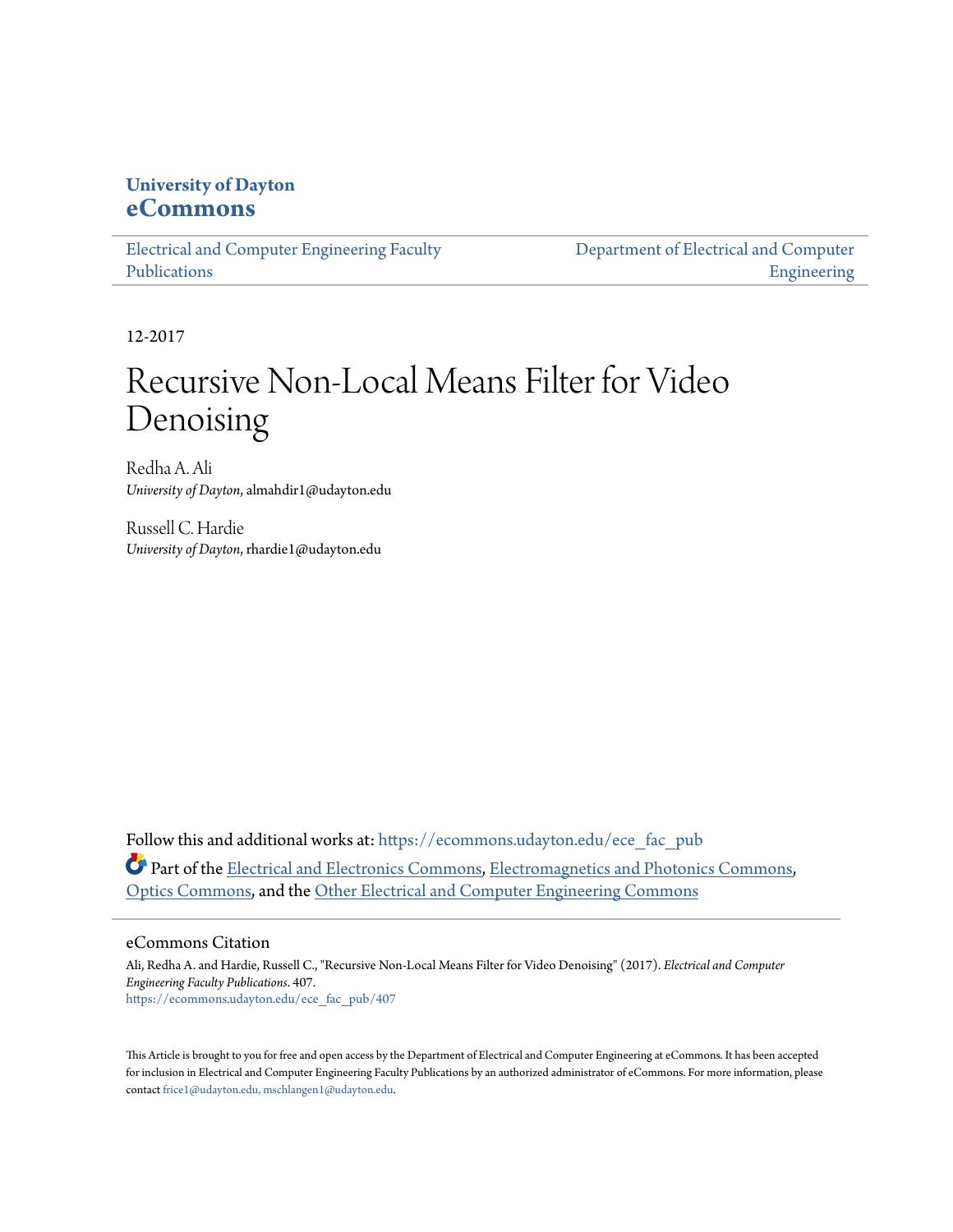# **RESEARCH Open Access**

CrossMark

# Recursive non-local means filter for video denoising

Redha A. Ali and Russell C. Hardie<sup>\*</sup>

# **Abstract**

In this paper, we propose a computationally efficient algorithm for video denoising that exploits temporal and spatial redundancy. The proposed method is based on non-local means (NLM). NLM methods have been applied successfully in various image denoising applications. In the single-frame NLM method, each output pixel is formed as a weighted sum of the center pixels of neighboring patches, within a given search window. The weights are based on the patch intensity vector distances. The process requires computing vector distances for all of the patches in the search window. Direct extension of this method from 2D to 3D, for video processing, can be computationally demanding. Note that the size of a 3D search window is the size of the 2D search window multiplied by the number of frames being used to form the output. Exploiting a large number of frames in this manner can be prohibitive for real-time video processing. Here, we propose a novel recursive NLM (RNLM) algorithm for video processing. Our RNLM method takes advantage of recursion for computational savings, compared with the direct 3D NLM. However, like the 3D NLM, our method is still able to exploit both spatial and temporal redundancy for improved performance, compared with 2D NLM. In our approach, the first frame is processed with single-frame NLM. Subsequent frames are estimated using a weighted sum of pixels from the current frame and a pixel from the previous frame estimate. Only the single best matching patch from the previous estimate is incorporated into the current estimate. Several experimental results are presented here to demonstrate the efficacy of our proposed method in terms of quantitative and subjective image quality.

**Keywords:** Denoising, Video restoration, Non-local means, Recursive

### **1 Introduction**

Digital videos are invariably corrupted by noise during acquisition. Digital video tends to have a lower signal-tonoise ratio (SNR) than static images, due to the short integration times needed to achieve desired frame rates [1]. Low-light conditions and small camera apertures tend to worsen the problem. In the case of some medical imagery, like x-ray images and video, short integration times are essential to limit the x-ray dose to the patient. While digital video may suffer from lower SNR, it also provides 3D data that often has significant temporal redundancy [2]. Video denoising algorithms seek to reduce noise by exploiting the both spatial and temporal correlation in the signal [1]. The non-local means (NLM) algorithm [3] for image denoising has received significant attention in the image processing community. This may be, in large part, because of generally good performance, and its intuitive

\*Correspondence: rhardie@udayton.edu

Department of Electrical and Computer Engineering, University of Dayton, 300 College Park, 45469-0226 Dayton, OH, USA

and conceptually simple nature. The standard NLM algorithm is introduced by Buades et al. in [3]. The NLM method exploits self-similarity that appears in most natural images for noise reduction. In the single-frame NLM method, each output pixel is formed as a weighted sum of the center pixels of neighboring patches, within a given search window. The weights are based on similarity with respect to the reference patch. The similarity is measured by means of patch intensity vector distances. Pixels from patches with higher similarity (lower vector distances) are given more weight, using a negative exponential weighting. One or more tuning parameters are used to control the weighting.

Many variations of the NLM method have been proposed to reduce the computational complexity and/or improve the denoising performance. In the work of Mahmoudi and Sapiro [4], dissimilar neighborhoods are excluded from the weighted sum. Dissimilar blocks are identified based on mean value and gradient. This may improve performance, and it reduces the computational cost. Wang et al. [5] proposed an efficient summed square



© The Author(s). 2017 **Open Access** This article is distributed under the terms of the Creative Commons Attribution 4.0 International License (http://creativecommons.org/licenses/by/4.0/), which permits unrestricted use, distribution, and reproduction in any medium, provided you give appropriate credit to the original author(s) and the source, provide a link to the Creative Commons license, and indicate if changes were made.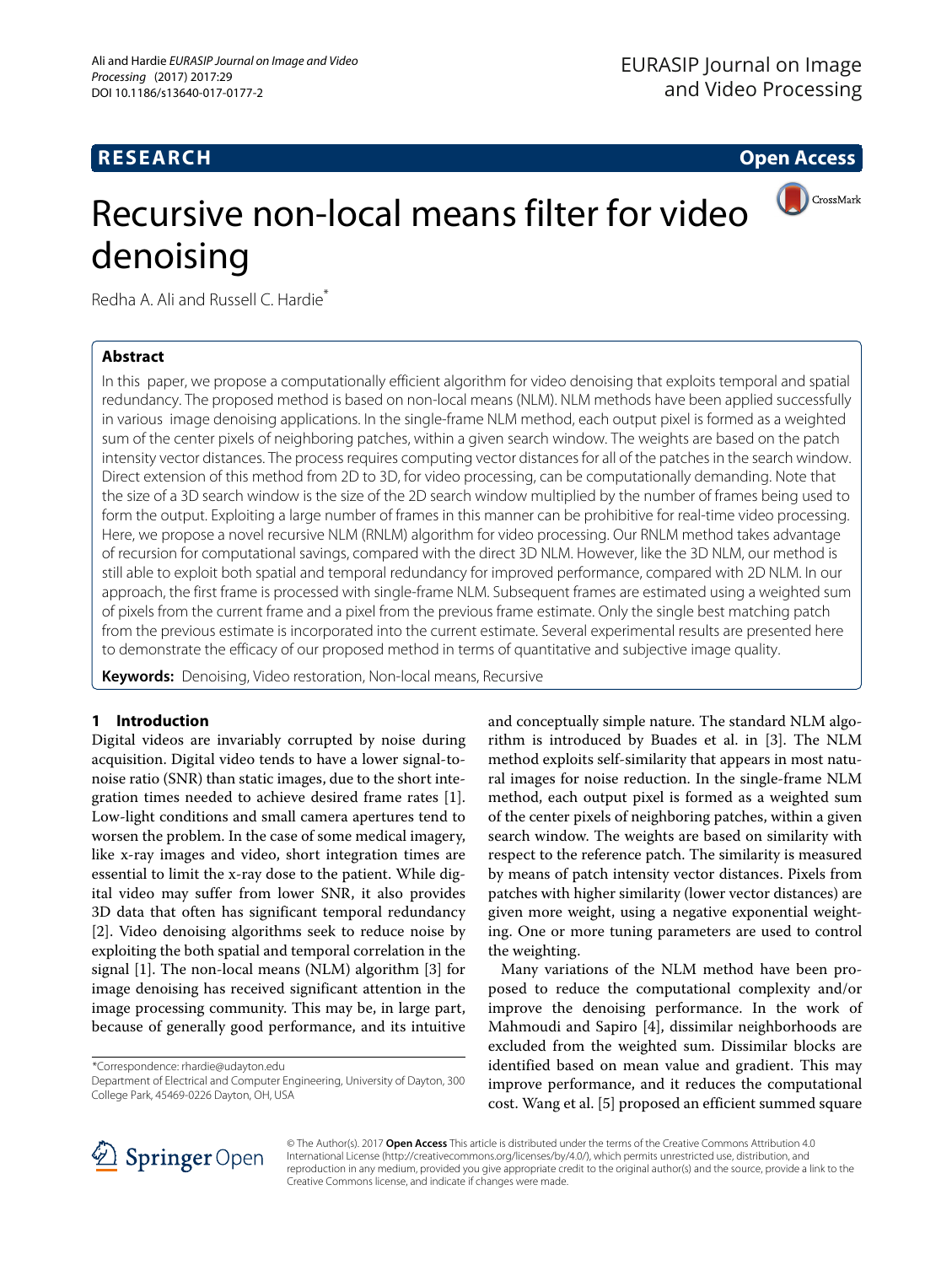image scheme as another means to accelerate the patch similarity computations. A cluster tree arrangement has been used to group similar patches in [6]. A method using preselection of the most similar voxels, multithreading, and blockwise implementation is presented in [7]. Furthermore, adaptive smoothing neighborhoods are presented in [8], and a kernel regression method is presented in [9]. The method in [10] uses a spatially recursive moving-average filter to compute the Euclidean distances. The estimation of the mean square error (MSE) from a noisy image is performed using an analytical expression based on Stein's unbiased risk [11]. Another speed enhancement, based on probabilistic early termination, is proposed in [12]. Karnati et al. [13] proposed a multiresolution approach requiring fewer comparisons.

Many methods, originally proposed for single-image denoising, have been adapted to video denoising. Among these are the NLM method, which has been applied successfully to image sequences in [14] and [15]. Han et al. [16] introduced the dynamic non-local means (DNLM) video denoising method, which is based on Kalman filter theory. The basic idea of this filter is to use information from the past video frames to restore the current frame, combining the NLM and Kalman filtering algorithms. However, the computational complexity is still relatively high with this method. Another example of a 2D denoising method, later extended to 3D, is block-matching and 3D (BM3D) filtering [17]. BM3D generally outperforms NLM in single-image denoising but has a higher computational complexity because of the 3D transforms required. The BM3D method, like NLM, uses vector distances between 2D image blocks. The most similar blocks are stacked into a 3D group and then filtered through a transform-domain shrinkage operation. The BM3D filtering has been extended to video denoising in the video BM3D (VBM3D) algorithm described in [18]. While there may be many variations of patch-based image denoising algorithms. What they share in common is that they require computing vector distances between each reference patch and neighboring patches. Direct extension of such methods from 2D to 3D, for video processing, can be computationally demanding. Note that the size of a 3D search window is the size of the 2D search window multiplied by the number of frames being used to form the output. Exploiting a large number of frames in this manner can be prohibitive for real-time video processing.

In this paper, we propose a novel temporally recursive NLM (RNLM) algorithm for video processing. Our RNLM method takes advantage of temporal recursion for computational savings, compared with the direct 3D NLM. However, like the 3D NLM, our method is still able to exploit both spatial and temporal redundancy for improved performance, compared with 2D NLM. In our approach, the first frame is processed with single-frame NLM. Subsequent frames are estimated using a weighted sum of pixels from the current frame and a pixel from the previous frame estimate. Only the best-matching patch from the previous estimate is incorporated into the current estimate. This is done to maximize the temporal correlation. Our approach shares its recursive nature with DNLM in [16]. However, here, we have opted for a much simpler framework, in keeping with the simplicity of the original NLM. Several experimental results are presented here to demonstrate the efficacy of our proposed method in terms of quantitative and subjective image quality. We show that our approach offers a computationally simple approach to video denoising with a performance that rivals much more complex methods.

The remainder of the paper is organized as follows. Section 2 introduces the observation model and some benchmark methods. The proposed RNLM algorithm is presented in Section 3. Experimental results are presented in Section 4. Finally, we offer conclusions in Section 5.

## **2 Video restoration**

#### **2.1 Observation Model**

In this section, we present the observation model and notation for our video restoration methods. Some of the key variables used in this paper are defined in Table 1. We use the standard degradation model, treating the noise as additive and signal independent. This is expressed as

$$
y_k(i) = x_k(i) + n_k(i),\tag{1}
$$

for  $i = 1, 2, ..., N$  and  $k = 1, 2, ..., K$ . Note that  $y_k(i)$ represents a pixel in the observed frame in the video sequence. The index *i*refers to the specific pixel in the spatial domain, and the *k* denotes the temporal frame number in the image sequence. The variable  $x_k(i)$  denotes the corresponding pixel in the ideal input frame. The noise is represented by  $n_k(i) \sim \mathcal{N}(0, \sigma_n^2)$ , which is assumed to be samples of a zero-mean independent and identically distributed Gaussian random variable, with variance  $\sigma_n^2$ .

**Table 1** Variable definitions used to describe the proposed video restoration method

| Nh                 | BMA block dimension $(N_h \times N_h)$                                           |
|--------------------|----------------------------------------------------------------------------------|
| N,                 | BMA search window dimension ( $N_c \times N_s$ )                                 |
| Мp                 | NLM patch dimension ( $MD \times MD$ )                                           |
| Mς                 | NLM search window dimension ( $M_s \times M_s$ )                                 |
| L                  | Number of frames used by 3D NLM to generate one frame output                     |
| Κ                  | Number of frames in input sequence                                               |
| Ν                  | Number of pixels in one frame                                                    |
| $\mathbf{y}_k(i)$  | Lexicographical patch about pixel <i>i</i> in frame <i>k</i> in $\{y_k(\cdot)\}$ |
| $\hat{x}_k(i)$     | Estimated pixel <i>i</i> in frame k                                              |
| y <sub>k</sub> (i) | Noisy pixel $i$ in frame $k$                                                     |
| $x_k(i)$           | Ideal pixel $i$ in frame $k$                                                     |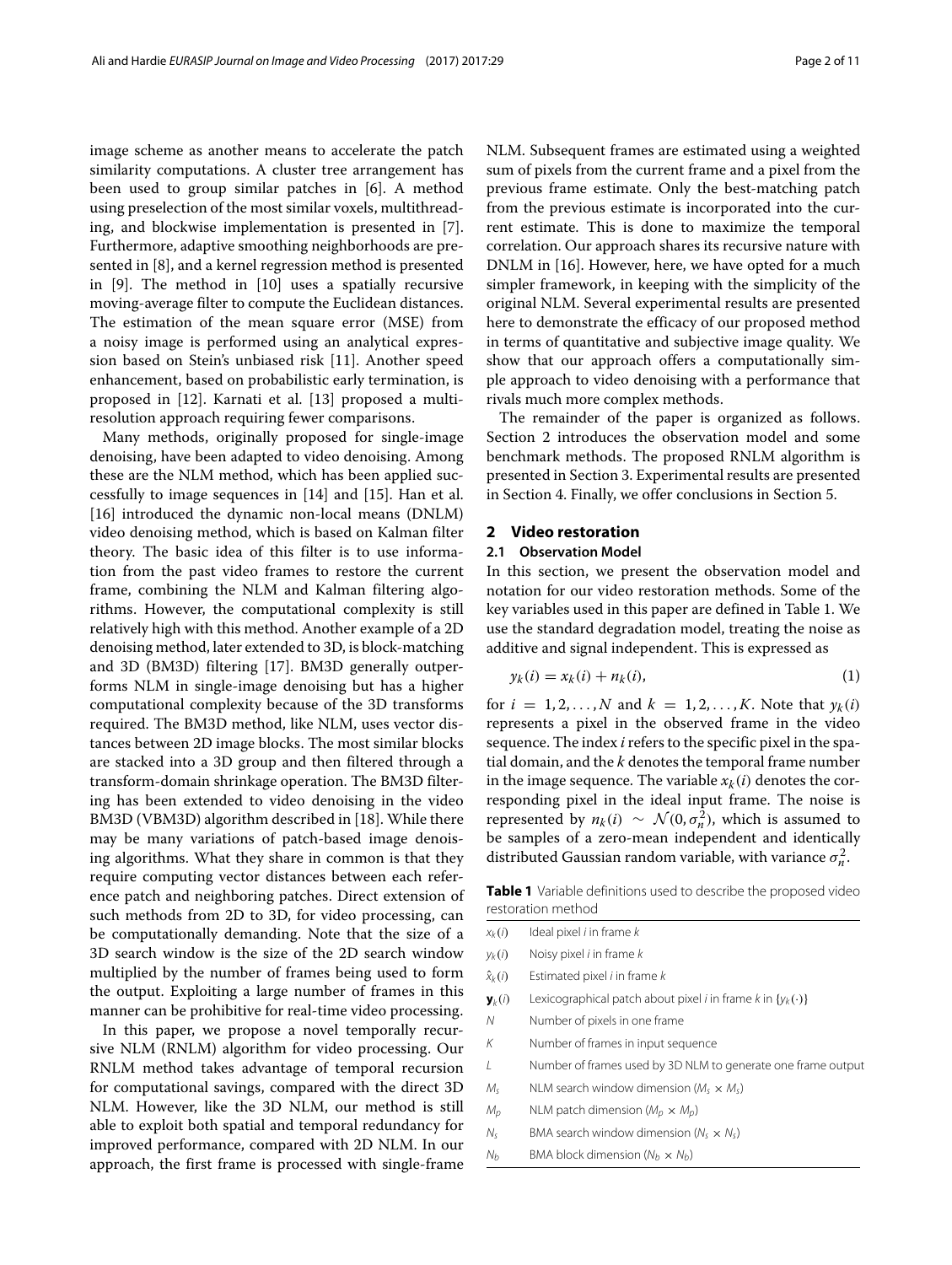#### **2.2 Single-frame non-local means filter**

We begin by defining the single-frame NLM (SNLM) [3], upon which our method is built. Processing the frames from an image sequence individually, the SNLM output can be expressed as

$$
\hat{x}_k(i) = \frac{1}{W_{k,i}} \sum_{j \in \varepsilon(i)} w_k(i,j) y_k(j),\tag{2}
$$

where  $\hat{x}_k(i)$  denotes the estimated image at pixel *i* in frame *k*. The set  $\varepsilon(i)$  contains the indices of the pixels within an  $M_s \times M_s$  search window centered about pixel *i*. The variable  $w_k(i, j)$  is the weight applied to pixel *j*, when estimating pixel *i* in frame *k*. To normalize the weights, the variable  $W_{k,i}$  is used, and this is simply the sum of the individual weights.

The SNLM weights are computed based on patch similarity and spatial proximity. In particular,  $w_k(i, j)$  is computed as

$$
w_k(i,j) = \exp\left\{-\frac{\|\mathbf{y}_k(i) - \mathbf{y}_k(j)\|^2}{2\sigma_y^2} - \frac{d(i,j)^2}{2\sigma_d^2}\right\},\qquad(3)
$$

and *Wk*,*<sup>i</sup>* can be expressed as

$$
W_{k,i} = \sum_{j \in \varepsilon(i)} w_k(i,j). \tag{4}
$$

Note that the variable  $y_k(i)$  is a vector in lexicographical form containing pixels from an  $M_p \times M_p$  patch centered about pixel *i* in frame *k* from the sequence  $\{y_k(\cdot)\}\$ . The variable  $d(i, j)^2$  is the squared Euclidean distance between pixel *i* and *j*. The parameter  $\sigma_y^2$  is a tuning parameter to control the decay of the exponential weight function with regard to patch similarity, and  $\sigma_d^2$  is a tuning parameter controlling the decay with regard to spatial proximity between pixels *i* and *j*. It can be seen from Eq. (3) that the weight given to pixel  $y_k(j)$  goes down as  $\left\| \mathbf{y}_k(i) - \mathbf{y}_k(j) \right\|^2$ weight given to pixer  $y_k(y)$  goes down as  $\|y_k(t) - y_k(y)\|$ <br>goes up. The weight also goes down with the spatial distance between pixel *i* and *j*. Note that the tuning parameter,  $\sigma_y^2$ , is often set close to the noise variance. Studies of filter parameter selection can be found in [3, 19–21].

#### **2.3 3D non-local means filter**

In this section, we introduce a direct extension of 2D SNLM to 3D, to use as an additional performance benchmark. The 3D NLM uses a spatio-temporal search window to provide improved video denoising. In our approach, the patches remain 2D, but the search window is extended to 3D. This version of the 3D NLM is given by

$$
\hat{x}_k(i) = \frac{1}{W_{k,i}} \sum_{j \in \varepsilon(i)} \sum_{m \in \psi(k)} w_{k,m}(i,j) y_m(j),\tag{5}
$$

where  $w_{k,m}(i, j)$  is the weight for pixel *j* of frame *m*, when estimating pixel *i* of frame *k*. The temporal search window is defined by  $\psi(k)$ , which is the set of frame indices used in the 3D search window for the estimation of frame *k*. In our experimental results, we use a causal temporal window comprised of the most recent *L* frames, and this is represented as  $\psi(k) = \{k, k - 1, ..., k - L + 1\}.$ 

The 3D NLM weights are computed as

$$
w_{k,m}(i,j) = \exp\left\{-\frac{\left\|\mathbf{y}_k(i) - \mathbf{y}_m(j)\right\|^2}{2\sigma_y^2} - \frac{d(i,j)^2}{2\sigma_d^2} - \frac{(k-m)^2}{2\sigma_t^2}\right\},\tag{6}
$$

where a new temporal proximity tuning parameter,  $\sigma_t^2$ is introduced. This extra tuning parameter is a natural extension to the spatial proximity parameter  $\sigma_d^2$ .

Samples from frame numbers that are far from the estimation sample will receive less weight using an exponential weighting controlled by  $\sigma_t^2$ . A small  $\sigma_t^2$  gives a large penalty for frame difference. The weights are normalized using

$$
W_{k,i} = \sum_{j \in \varepsilon(i)} \sum_{m \in \psi(k)} w_{k,m}(i,j). \tag{7}
$$

Other similar extensions of the SNLM to 3D can be found in [22, 23].

## **3 Method**

#### **3.1 The proposed RNLM video denoising algorithm definition**

The goal of the proposed RNLM method is to effectively exploit spatio-temporal information, as is done with the 3D NLM in Eq. (5) but with a computational complexity more in line with the SNLM in Eq. (2). To do so, RNLM estimate is formed as a weighted sum of pixels from the current frame, like Eq. (2), but it also includes a previous frame pixel estimate. That is, the current input frame and the prior output frame are used to form the current output. This type of temporal recursive processing helps to exploit the temporal signal correlation, without significantly increasing the search window size or overall computational complexity.

Specifically, the estimate for the proposed RNLM is given by

$$
\hat{x}_k(i) = \frac{1}{W_{k,i}} \left[ w_{\hat{x},k}(i)\hat{x}_{k-1}(s_k(i)) + \sum_{j \in \varepsilon(i)} w_{y,k}(i,j)y_k(j) \right],
$$
\n(8)

where  $\hat{x}_{k-1}(s_k(i))$  is the previous frame estimate (i.e., frame  $k - 1$ ) at pixel  $s_k(i) \in \{1, 2, ..., N\}$ . Pixel  $s_k(i)$ is selected from  $\{\hat{x}_{k-1}(\cdot)\}$  based on a standard blockmatching algorithm (BMA) with respect to the block in input frame *k* centered about pixel *i*. For the selection of  $s_k(i)$ , we allow for a potentially different block and search size from that used for the within-frame processing. In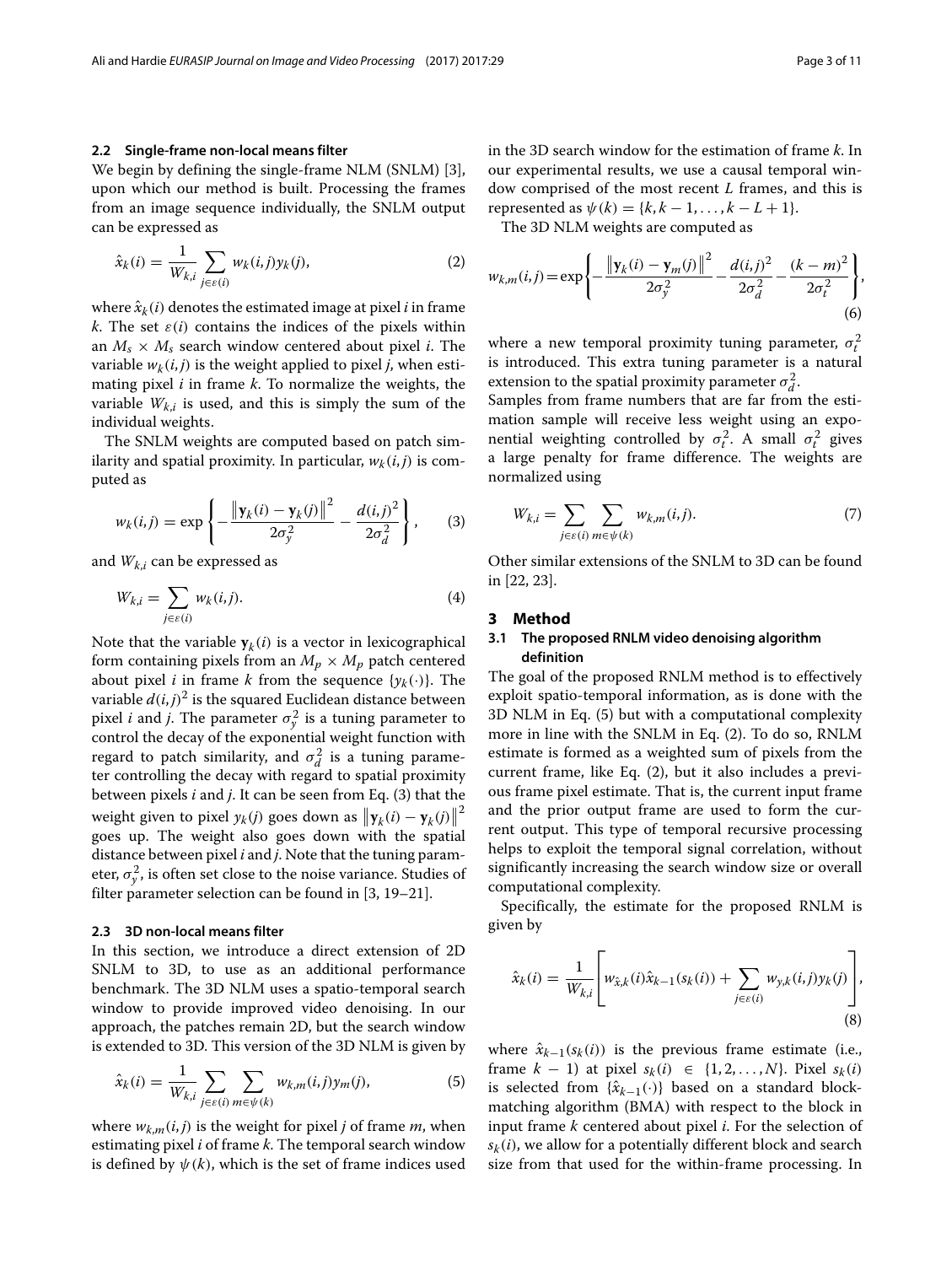particular, the block-matching block size is  $N_b \times N_b$ , with an  $N_s \times N_s$  search window. As in Eq. (2) for the SNLM, the set  $\varepsilon$ (*i*) in Eq. (8) contains the indices of the pixels within an  $M_s \times M_s$  search window centered about pixel *i*. The recursive weight in Eq. (8) is  $w_{\hat{x},k}(i)$ , and the non-recursive weights,  $w_{v,k}(i, j)$ , are similar to that for the SNLM. We shall define and discuss all of the weights shortly. The relationship among the various pixels used in the RNLM estimation process is depicted in Fig. 1. Shown are the raw unprocessed frames in parallel with the processed frames. Output  $\hat{x}_k(i)$  is formed using a weighted sum of the input frames pixels, shown on the left, and the best matching previous processed output, shown on the back right.

Let us now define the weights. The non-recursive weights are defined in a manner similar to SNLM. Specifically, these are given by

$$
w_{y,k}(i,j) = \exp\left\{-\frac{\left\|\mathbf{y}_k(i) - \mathbf{y}_k(j)\right\|^2}{h_{y_b}} - \frac{\sigma_n^2}{h_{y_n}}\right\},\qquad(9)
$$

where  $h_{y_h}$  and  $h_{y_n}$  are tuning parameters. Here, we do not use the spatial distance weighting term of the SNLM. This could easily be added, but it did not provide improved performance in out experimental results. The recursive weights are given by

$$
w_{\hat{x},k}(i) = \exp\left\{-\frac{\left\|\mathbf{y}_k(i) - \hat{\mathbf{x}}_{k-1}(s_k(i))\right\|^2}{h_{\hat{x}_b}} - \frac{\sigma^2_{\hat{x}_{k-1}(s_k(i))}}{h_{\hat{x}_n}}\right\},\tag{10}
$$

where  $h_{\hat{x}_b}$  and  $h_{\hat{x}_n}$  are tuning parameters, and  $\sigma_{\hat{x}_{k-1}(s_k(i))}^2$ is the residual noise variance associated with  $\hat{x}_{k-1}(s_k(i))$ . The vector  $\hat{\mathbf{x}}_{k-1}(s_k(i))$  is the  $M_p \times M_p$  patch of pixels about pixel  $\hat{x}_{k-1}(s_k(i))$  (shown in Fig. 1) in lexicographical vector form. The weight normalization factor here is given by

$$
W_{k,i} = w_{\hat{x},k}(i) + \sum_{j \in \varepsilon_y(i)} w_{y,k}(i,j).
$$
 (11)

Finally, assuming the noise is independent and identically distributed, the residual noise variance can be computed recursively as follows

$$
\sigma_{\hat{x}_k}^2(i) = \frac{w_{\hat{x},k}^2(i)\sigma_{\hat{x}_{k-1}}^2(s_k(i)) + \sum_{j \in \varepsilon_y(i)} w_{y,k}^2(i,j)\sigma_n^2}{W_{k,i}^2}.
$$
 (12)

Note that Eq. (12) is not the error variance. Rather it only accounts for the variance of the noise component of the error associated with the estimate  $\hat{x}_{k-1}(s_k(i))$ .

The RNLM weights in Eqs. (9) and (10) have a total of four tuning parameters, two to govern the non-recursive weights, and two to govern the recursive weights. In the non-recursive weights in Eq. (9), the parameter  $h_{\gamma_b}$  serves the same role as  $\sigma_y^2$  in the SNLM in Eq. (3). We refer to this weight as the non-recursive bias error weight. We view  $||\mathbf{y}_k(i) - \mathbf{y}_k(j)||^2$  as a measure of the bias error in  $y_k(i)$  with respect to the true sample  $x_k(i)$  that we are estimating. That is, underlying signal differences between the

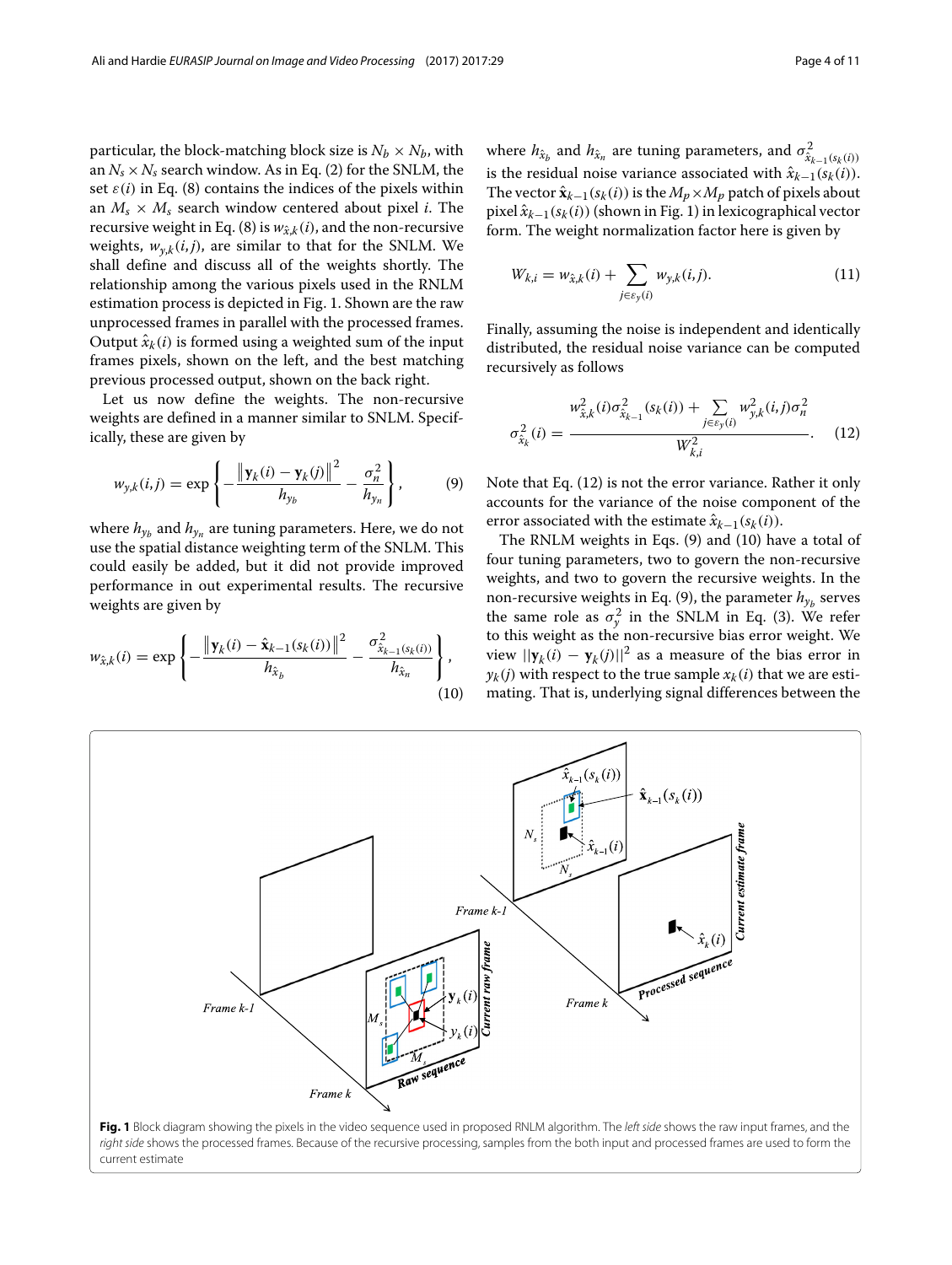pixels *i* and *j* are being quantified by this term. The tuning parameter  $h_{y_h}$  controls the exponential decay of the weights as a function of this bias error. The noise error associated with  $y_k(j)$  is given by the constant noise variance  $\sigma_n^2$ . The noise variance in Eq. (9) is scaled by the  $h_{y_n}$ , to control the weight decay as a function of the noise variance. For the recursive weight, we have similar tuning parameters. The term  $||\mathbf{y}_k(i) − \hat{\mathbf{x}}_{k-1}(s_k(i))||^2$  quantifies the bias error associated with  $\hat{x}_{k-1}(s_k(i))$ , and the residual noise variance associated with this estimate is  $\sigma_{\hat{x}_{k-1}^2(s_k(i))}$ , and may be computed using Eq. (12). We give each of these error quantities a tuning parameter, to balance their impact on the resulting filter weights. The bias error for the recursive sample is scaled by  $h_{\hat{x}_b}$ , and the residual noise term is scaled by  $h_{\hat{x}_n}$ .

We acknowledge that the proposed RNLM does not have the optimal framework of the Kalman filter [16]. However, it can exploit temporal signal correlation effectively, as we shall show in Section 4. By choosing the tuning parameters to balance the bias and noise components of the recursive and non-recursive terms, very good performance can be achieved with a low computational complexity. We believe that the RNLM may provide useful solution for many video denoising applications, and we believe it is in keeping with the spirit and simplicity of the original NLM method.

#### **3.2 Computational complexity**

In this section, we compare the computational complexity of SNLM, 3D NLM, and RNLM by counting the number of multiplications and additions required to compute one processed output pixel. Beginning with the SNLM, the number of floating point multiplies and adds to compute Eq. (2) is  $M_{s_2}^2$ . Computing the weights based on Eq. (3) requires  $M_s^2$  vector distances, for vectors of size  $M_p^2 \times 1$ . This requires approximately  $2M_s^2M_p^2$  additions/subtractions, and  $M_s^2 M_p^2$  multiplications. Another  $M_s^2$  adds and multiplies is needed to compute and apply the weight normalization in Eq. (4).

The 3D NLM algorithm requires  $LM_s^2$  floating point multiplies and adds to compute Eq. (5). The weights from Eq. (6) require  $LM_s^2$  vector distances using  $M_p^2 \times$ 1 vectors. This requires approximately  $2LM_s^2M_p^2$  additions/subtractions and  $LM_s^2M_p^2$  multiplications. Another  $LM_{s}^{2}$  adds and multiplies is needed to compute and apply the weight normalization in Eq. (7). Thus, the complexity of the 3D NLM algorithm increases linearly with the number of frames, *L*.

The process of the RNLM filter is accomplished in several steps. The output in Eq. (8) requires  $M_s^2 + 1$  floating point multiplies and adds. The computation of the weights in Eqs. (9) and (10) requires  $M_s^2 + 1$  vector distances using

 $M_p^2 \times 1$  vectors. This requires approximately  $2(M_s^2+1)M_p^2$ additions/subtractions and  $2M_s^2M_p^2$  multiplications. The residual noise recursion in Eq. (12) requires  $M_s^2 + 1$  floating point multiplies and adds. Finally, if BMA is used to find  $s_k(i)$  in Eq. (8), this requires  $N_s^2$  vector distances with  $N_b^2 \times 1$  vectors. This requires approximately  $2N_s^2N_b^2$  additions/subtractions and  $N_s^2 N_b^2$  multiplications. The weight normalization operation is accomplished with  $M_s^2 + 1$ floating point adds to compute Eq. (11). Note that fast parallel architectures are available for rapid BMA computation [24–26].

Note that if we let  $N_s = M_s$  and  $N_b = M_p$ , then RNLM has a computational complexity comparable to 3D NLM for  $L = 2$  frames. Also, if we simply let  $s_k(i) = i$ (i.e., no BMA option), the RNLM has a computational complexity that is approximately the same a SNLM. However, we have found that the BMA matching significantly improves performance in video sequences with significant amounts of motion. Furthermore, we have found that it is generally advantageous to choose  $N_b > M_p$ . This helps to provide a better match for the the important sample  $\hat{x}_{k-1}(s_k(i))$ . The size of the search window  $N_s$  maybe selected based on the temporal motion expected in the video sequence.

The RNLM method has a relatively low computational complexity compared with many transform-domain patch-based algorithms such as BM3D and VBM3D. Details of the BM3D implementation are presented in [27]. These transform-domain methods form a 3D cube from selected patches and perform a transform-domain shrinkage operation based on the fast Fourier transform (FFT), discrete cosine transform (DCT), or Wavelet transform. The patch selection operations are common to all of these methods, including the RNLM. However, the transform-based denoising methods have the additional requirement of computing forward and backward 3D transform on blocks of size  $M = M_p \times M_p \times P$  for each pixel, where *P* is the number of patches selected [27]. Using row-column decomposition, such transforms are known to have a complexity of order *M* log(*M*) [27]. There is no such corresponding processing requirement for the RNLM.

#### **4 Results and discussion**

In order to illustrate the efficacy of the proposed RNLM algorithm, we present a number of experimental results. We compare our method to several state-of-the-art methods including SNLM [3], 3D NLM, BM3D [17], VBM3D [18], and DNLM [16]. Our results make use of standard and publicly available video sequences allowing for reproducible and comparative results. These sequences present variations in scene content, lighting conditions, and scene motion. We artifically degrade the imagery with Gaussian noise and compare the restored images to the originals.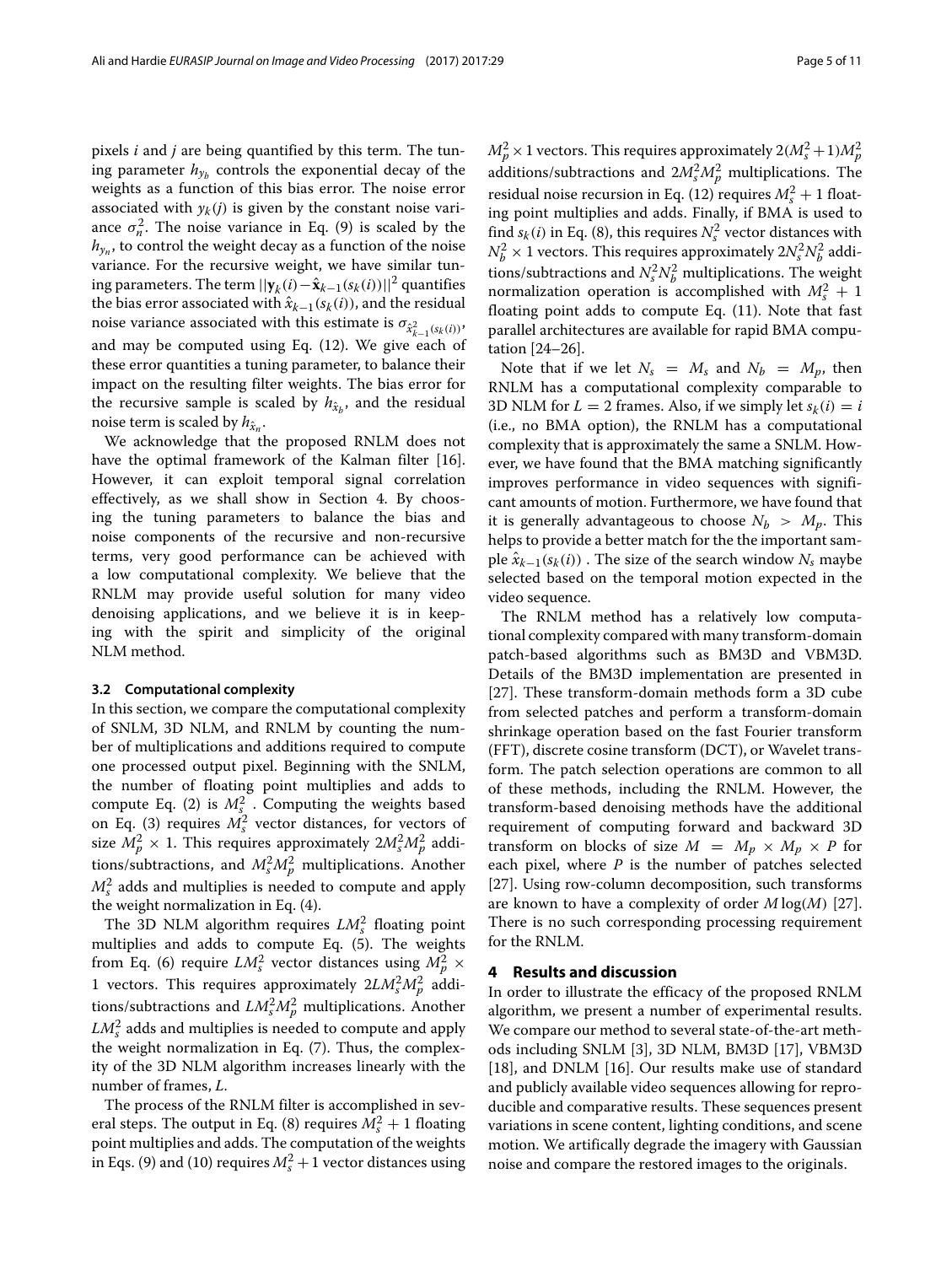|                     | Video:        | Salesman         | Tennis           | Fl. Gard.        | Miss Am.         | Foreman          |              |
|---------------------|---------------|------------------|------------------|------------------|------------------|------------------|--------------|
| $\sigma_{\text{n}}$ | Res.:         | $288 \times 352$ | $240 \times 352$ | $240 \times 352$ | $288 \times 360$ | $288 \times 352$ | Overall PSNR |
|                     | Frames:       | 50               | 150              | 150              | 150              | 300              |              |
| 5                   | SNLM          | 37.14            | 36.49            | 36.50            | 42.08            | 38.43            | 38.13        |
|                     | BM3D          | 38.32            | 37.54            | 37.02            | 43.09            | 38.83            | 38.96        |
|                     | RNLM (no BMA) | 39.36            | 37.80            | 36.46            | 42.21            | 39.95            | 39.16        |
|                     | RNLM (BMA)    | 39.59            | 38.61            | 37.09            | 42.74            | 40.55            | 39.71        |
|                     | VBM3D         | 41.35            | 40.03            | 37.40            | 43.98            | 39.91            | 40.53        |
| 10                  | SNLM          | 33.28            | 32.66            | 31.03            | 39.23            | 35.17            | 34.27        |
|                     | BM3D          | 34.51            | 33.63            | 31.85            | 40.39            | 35.21            | 35.12        |
|                     | RNLM (no BMA) | 36.14            | 34.04            | 31.05            | 39.66            | 36.13            | 35.41        |
|                     | RNLM (BMA)    | 36.31            | 34.40            | 32.08            | 40.22            | 36.72            | 35.95        |
|                     | VBM3D         | 38.33            | 36.37            | 32.58            | 42.17            | 36.67            | 37.22        |
| 15                  | SNLM          | 30.92            | 30.57            | 28.16            | 37.22            | 33.16            | 32.01        |
|                     | BM3D          | 32.43            | 31.65            | 28.99            | 38.61            | 33.26            | 32.99        |
|                     | RNLM (no BMA) | 33.16            | 31.96            | 28.50            | 37.66            | 34.20            | 33.08        |
|                     | RNLM (BMA)    | 34.30            | 32.49            | 29.47            | 38.53            | 34.85            | 33.93        |
|                     | VBM3D         | 36.55            | 34.35            | 29.93            | 40.93            | 34.87            | 35.33        |
| 20                  | SNLM          | 29.38            | 29.35            | 26.29            | 35.69            | 31.70            | 30.48        |
|                     | BM3D          | 31.02            | 30.35            | 27.04            | 37.22            | 31.90            | 31.51        |
|                     | RNLM (no BMA) | 31.44            | 30.65            | 26.62            | 36.61            | 32.68            | 31.59        |
|                     | RNLM (BMA)    | 32.79            | 30.93            | 27.74            | 37.24            | 33.37            | 32.42        |
|                     | VBM3D         | 35.07            | 32.92            | 28.06            | 39.93            | 33.54            | 33.91        |
| 25                  | SNLM          | 28.20            | 28.52            | 24.91            | 34.51            | 30.48            | 29.32        |
|                     | BM3D          | 29.94            | 29.38            | 25.57            | 36.06            | 30.85            | 30.36        |
|                     | RNLM (no BMA) | 30.16            | 29.26            | 25.30            | 35.57            | 31.08            | 30.27        |
|                     | RNLM (BMA)    | 31.61            | 29.92            | 26.57            | 36.40            | 32.09            | 31.32        |
|                     | VBM3D         | 33.69            | 31.83            | 26.55            | 39.04            | 32.42            | 32.71        |
| 30                  | SNLM          | 27.27            | 27.69            | 23.83            | 33.54            | 29.41            | 28.35        |
|                     | BM3D          | 29.06            | 28.58            | 24.39            | 34.19            | 29.99            | 29.24        |
|                     | RNLM (no BMA) | 29.22            | 28.28            | 24.23            | 34.79            | 30.08            | 29.32        |
|                     | RNLM (BMA)    | 30.64            | 28.80            | 25.55            | 35.70            | 31.10            | 30.36        |
|                     | VBM3D         | 32.45            | 30.96            | 25.21            | 37.40            | 31.42            | 31.49        |
| 35                  | SNLM          | 26.53            | 26.85            | 22.96            | 32.72            | 28.47            | 27.51        |
|                     | BM3D          | 28.28            | 27.85            | 23.41            | 34.19            | 29.23            | 28.59        |
|                     | RNLM (no BMA) | 28.48            | 27.53            | 23.35            | 34.05            | 29.53            | 28.58        |
|                     | RNLM (BMA)    | 29.82            | 27.99            | 24.68            | 35.11            | 30.27            | 29.57        |
|                     | VBM3D         | 31.34            | 30.24            | 24.28            | 37.40            | 30.59            | 30.77        |
| 40                  | SNLM          | 25.93            | 26.07            | 22.23            | 32.02            | 27.65            | 26.78        |
|                     | BM3D          | 27.38            | 27.04            | 22.60            | 33.26            | 28.30            | 27.72        |
|                     | RNLM (no BMA) | 27.96            | 25.74            | 22.55            | 33.55            | 28.83            | 27.72        |
|                     | RNLM (BMA)    | 29.16            | 27.16            | 23.96            | 34.58            | 29.54            | 28.87        |
|                     | VBM3D         | 30.32            | 29.60            | 23.28            | 36.33            | 29.74            | 29.85        |

Table 2 PSNR comparison with competitive denoising algorithms using five different sequences and eight noise standard deviation levels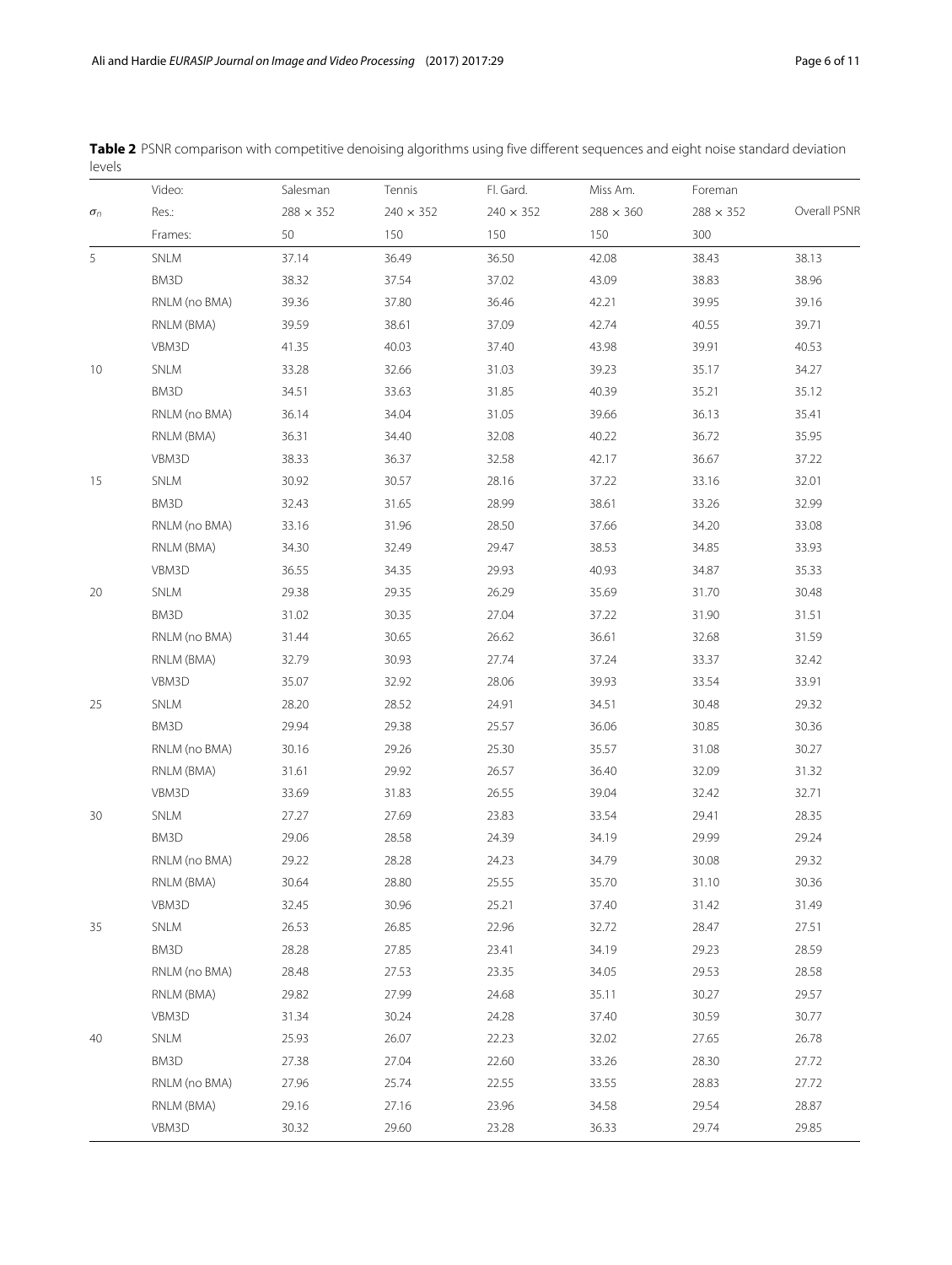|              | Video:            | Salesman         | Tennis           | Fl. Gard.        | Miss Am.         | Foreman          |              |
|--------------|-------------------|------------------|------------------|------------------|------------------|------------------|--------------|
| $\sigma_{n}$ | Res.:             | $288 \times 352$ | $240 \times 352$ | $240 \times 352$ | $288 \times 360$ | $288 \times 352$ | Overall SSIM |
|              | Frames:           | 50               | 150              | 150              | 150              | 300              |              |
| 10           | SNLM              | 0.887            | 0.853            | 0.934            | 0.890            | 0.907            | 0.894        |
|              | BM3D              | 0.917            | 0.869            | 0.963            | 0.959            | 0.918            | 0.925        |
|              | <b>WRSTF [31]</b> | 0.932            | 0.897            | 0.953            | 0.908            | 0.927            | 0.923        |
|              | SEQWT [32]        | 0.900            | 0.842            | 0.941            | ΝA               | <b>NA</b>        | 0.894        |
|              | 3DWTF [33]        | 0.923            | 0.856            | 0.909            | <b>NA</b>        | <b>NA</b>        | 0.896        |
|              | <b>IFSM [34]</b>  | 0.904            | 0.855            | 0.927            | 0.904            | 0.886            | 0.895        |
|              | 3DSWDCT [36]      | 0.955            | 0.894            | 0.959            | 0.946            | 0.932            | 0.937        |
|              | VBM3D             | 0.959            | 0.916            | 0.963            | 0.967            | 0.934            | 0.948        |
|              | ST-GSM [36]       | 0.960            | 0.894            | 0.950            | 0.952            | 0.937            | 0.939        |
|              | <b>DNLM</b> [16]  | 0.931            | 0.856            | 0.947            | 0.964            | 0.946            | 0.928        |
|              | RNLM (no BMA)     | 0.937            | 0.881            | 0.953            | 0.954            | 0.923            | 0.930        |
|              | RNLM (BMA)        | 0.939            | 0.895            | 0.960            | 0.960            | 0.925            | 0.936        |
| 15           | SNLM              | 0.825            | 0.759            | 0.886            | 0.829            | 0.870            | 0.834        |
|              | BM3D              | 0.878            | 0.817            | 0.937            | 0.948            | 0.888            | 0.893        |
|              | <b>WRSTF [31]</b> | 0.901            | 0.839            | 0.922            | 0.877            | 0.877            | 0.883        |
|              | SEQWT [32]        | 0.846            | 0.722            | 0.893            | <b>NA</b>        | <b>NA</b>        | 0.820        |
|              | 3DWTF [33]        | 0.903            | 0.793            | 0.872            | <b>NA</b>        | <b>NA</b>        | 0.856        |
|              | <b>IFSM [34]</b>  | 0.851            | 0.776            | 0.882            | 0.857            | 0.836            | 0.840        |
|              | 3DSWDCT [36]      | 0.930            | 0.834            | 0.931            | 0.928            | 0.907            | 0.906        |
|              | VBM3D             | 0.943            | 0.874            | 0.940            | 0.961            | 0.911            | 0.926        |
|              | ST-GSM [36]       | 0.941            | 0.841            | 0.925            | 0.943            | 0.917            | 0.913        |
|              | <b>DNLM</b> [16]  | 0.889            | 0.795            | 0.906            | 0.951            | 0.929            | 0.894        |
|              | RNLM (no BMA)     | 0.883            | 0.811            | 0.900            | 0.941            | 0.887            | 0.884        |
|              | RNLM (BMA)        | 0.902            | 0.829            | 0.933            | 0.945            | 0.901            | 0.902        |
| 20           | SNLM              | 0.768            | 0.679            | 0.836            | 0.761            | 0.833            | 0.775        |
|              | BM3D              | 0.843            | 0.780            | 0.909            | 0.936            | 0.861            | 0.866        |
|              | <b>WRSTF [31]</b> | 0.868            | 0.790            | 0.889            | 0.846            | 0.873            | 0.853        |
|              | SEQWT [32]        | 0.796            | 0.716            | 0.842            | ΝA               | <b>NA</b>        | 0.785        |
|              | 3DWTF [33]        | 0.882            | 0.740            | 0.840            | NA               | <b>NA</b>        | 0.821        |
|              | <b>IFSM [34]</b>  | 0.801            | 0.709            | 0.837            | 0.812            | 0.793            | 0.790        |
|              | 3DSWDCT [36]      | 0.905            | 0.790            | 0.900            | 0.909            | 0.884            | 0.878        |
|              | VBM3D             | 0.923            | 0.836            | 0.918            | 0.956            | 0.891            | 0.905        |
|              | ST-GSM [36]       | 0.923            | 0.797            | 0.900            | 0.936            | 0.901            | 0.891        |

DNLM [16] 0.849 0.758 0.865 0.939 0.913 0.865 RNLM (no BMA) 0.881 0.779 0.881 0.930 0.855 0.865 RNLM (BMA) 0.886 0.783 0.905 0.937 0.876 0.877

**Table 3** SSIM comparison with published results for several competitive denoising algorithms using five different sequences and three noise standard deviation levels

NA not applicable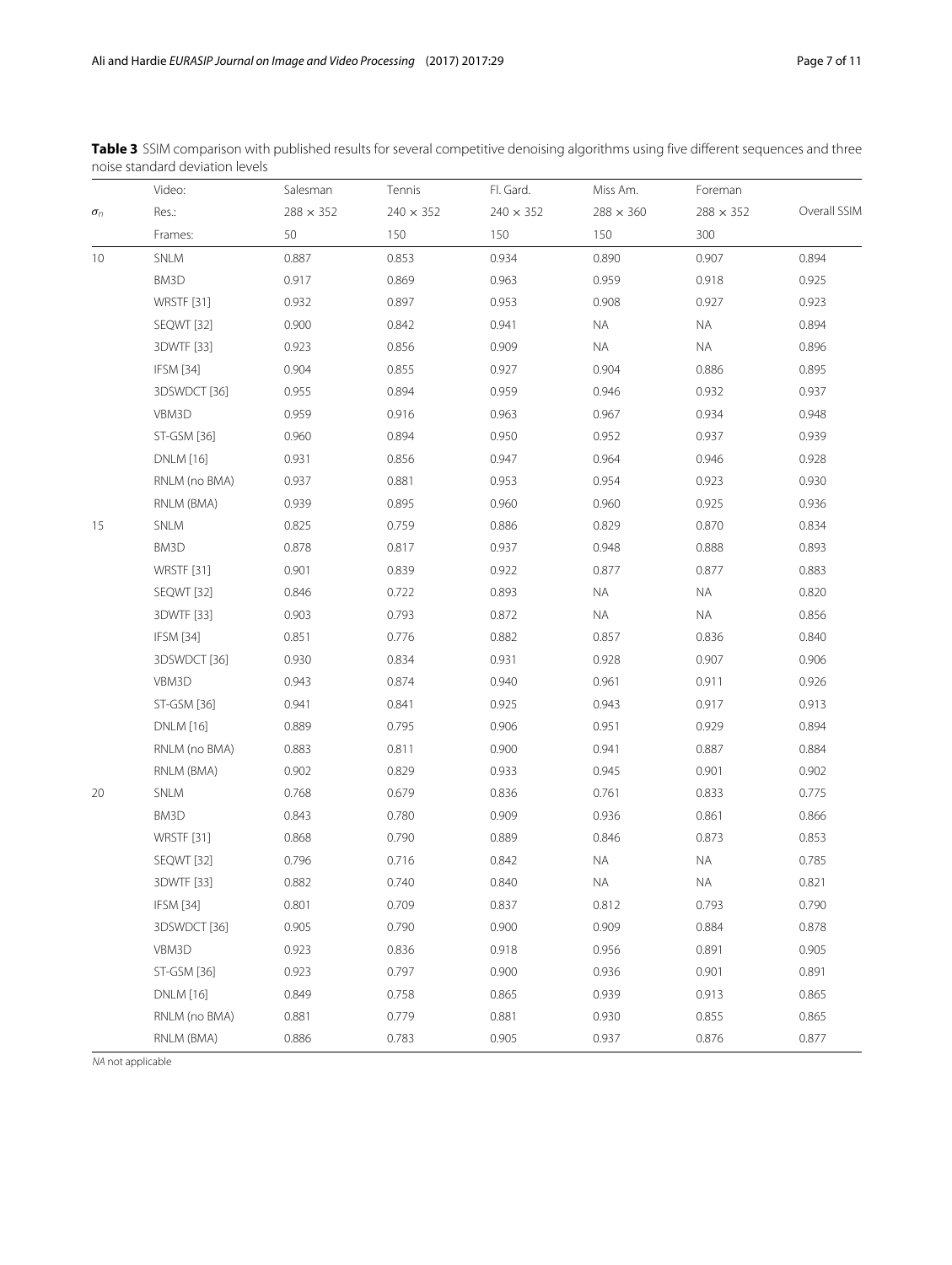| Video             | Salesman |       | Fl. Gard. | Miss Am. | Suzie |       | Foreman |       |
|-------------------|----------|-------|-----------|----------|-------|-------|---------|-------|
| Input PSNR (dB)   | 28       | 24    | 28        | 28       | 28    | 24    | 28      | 24    |
| STA [23]          | 35.13    | 32.60 | 31.33     | 39.39    | 37.07 | 35.11 | 34.94   | 32.90 |
| K-SVD [37]        | 37.91    | 35.59 | 32.13     | 40.49    | 37.96 | 35.95 | 37.86   | 35.86 |
| ST-GSM [36]       | 37.93    | 35.17 | <b>NA</b> | 41.43    | 38.36 | 36.21 | 36.85   | 34.37 |
| 3D-Patch [22]     | 39.26    | 36.35 | <b>NA</b> | 42.23    | 38.40 | 36.32 | 36.88   | 34.55 |
| <b>VBM3D [18]</b> | 38.79    | 36.07 | 32.51     | 41.64    | 38.16 | 36.24 | 37.27   | 35.19 |
| <b>SNLM</b> [16]  | 32.97    | 30.02 | 30.33     | 38.47    | 34.33 | 31.90 | 34.92   | 32.65 |
| <b>DNLM</b> [16]  | 35.22    | 32.73 | 31.28     | 39.70    | 37.22 | 35.25 | 36.19   | 34.06 |
| RNLM (no BMA)     | 36.19    | 32.78 | 30.94     | 39.60    | 38.43 | 35.83 | 36.17   | 33.87 |
| RNLM (BMA)        | 36.36    | 34.03 | 32.01     | 40.07    | 39.36 | 36.55 | 36.46   | 34.37 |

**Table 4** Additional PSNR performance comparisons with various published results. All PSNR values are reported in decibel

The metrics we shall use are the peak signal-to-noise ratio (PSNR) and the structural similarity index (SSIM). The PSNR metric in units of decibels (dB) is defined as

 $\setminus$ 

 $\text{PSNR}(k) = 10 \times \log_{10} \left( \frac{R^2}{MSE(k)} \right)$ 

*MSE*(*k*), is the mean squared error for frame *k*, given by

$$
MSE(k) = \frac{1}{N} \sum_{i=1}^{N} (x_k(i) - \hat{x}_k(i))^2,
$$
 (14)

where *R* is the maximum limit of the dynamic range of the image. For our 8-bit images,  $R = 255$ . The variable, where  $x_k(i)$  is the true pixel value, and  $\hat{x}_k(i)$  is the estimated pixel. The SSIM provides an aditional metric that



 $(13)$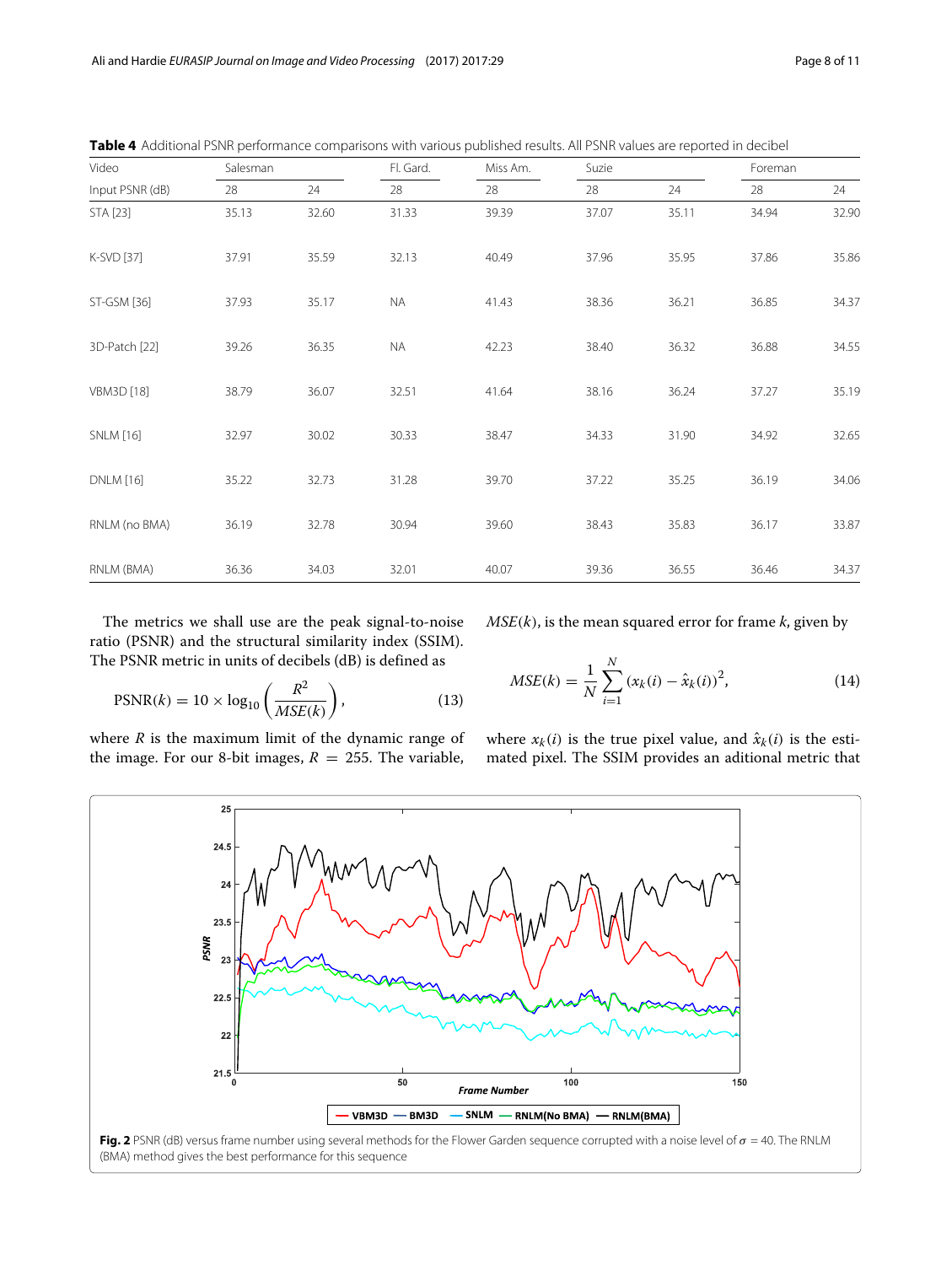some argue is more consistent with subjective perception than PSNR [28–30].

In Table 2, we provide PSNR results for five different image sequences, each with eight different noise standard deviations. The proposed RNLM method results are reported for two variations. The results labeled RNLM (BMA) refers to the proposed method where block matching is employed to find the best match for the recursive sample  $\hat{x}_{k-1}(s_k(i))$ . The (no BMA) version simply uses the estimate pixel position, such that  $s_k(i) = i$ . This version has a reduced computational complexity. However, as shown in Table 2, using BMA gives improved results.

The results in Table 2 show that the RNLM method consistently outperforms the SNLM. Thus, the recursive processing is providing a clear performance benefit. RNLM also outperforms single-frame BM3D. VBM3D does provide higher PSNR values in most cases, but the computational complexity of that method is far greater, and the processing of the video is non-causal. On the other hand, RNLM has a low computational complexity, and the processing is fully causal, allowing for real-time processing.

SSIM results for the same sequences are shown in Table 3. In this table, several additional published results are reported for comparison. These include wavelet domain recursive spatio-temporal filtering (WRSTF) [31], sequential wavelet domain and temporal filtering (SEQWT) [32], 3D wavelet transform method (3DWTF) [33], inter-frame statistical modeling (IFSM) [34], 3D sliding window discrete cosine transform (3DSWDCT) [35], VBM3D [18], spatiotemporal Gaussian scale mixture (ST-GSM) [36], and DNLM [16]. The results for these methods are the reported results from the respective papers for the same sequences and noise levels. The standard deviations of the additive Gaussian noise are 10, 15, and 20. It can be seen that the RNLM method gives higher SSIM than SNLM, WRSTF, SEQWT, 3DWTF, IFSM, and DNLM, with average SSIM gains of 0.070, 0.018, 0.059, 0.034, 0.063, and 0.0091, respectively. The SSIM of RNLM is competitive with 3DSWDCT and ST-GSM. However, VBM3D gives the best results here.

Additional PSNR results are provided in Table 4 for two noise levels. The noisy input image PSNRs here are 24 and 28 dB. Comparison methods here include space time adaption (STA) [23], K-means singular value decomposition (K-SVD) [37], ST-GSM [36], 3D-patch [22], VBM3D [18], DNLM [16], and SNLM. The NLM patch size is  $M_p = 7$ . The NLM search window  $M_s = 11$ . The BMA search and block-matching size used  $N_s = 3$ ,  $N_b = 29$ , respectively. As one can see, RNLM (BMA) outperforms STA, DNLM, RNLM (No BMA), and SNLM with the average PSNR gains of 1.35, 0.95, 0.68, and 2.96, respectively.

Figures 2 and 3 show the restored PSNR for individual frames 1 to 150 for the sequences Flower Garden and Salesman, respectively. The noise standard deviation for these results is  $\sigma_n = 40$ . The methods shown are VBM3D, BM3D, SNLM, RNLM (No BMA), and RNLM (BMA). The proposed RNLM (BMA) provides the best results in the Flower Garden video sequence, and provides the second best performance on the Salesman sequence.

In Fig. 4, we offer a visual comparison of denoised frame 92 from the Salesman sequence with Gaussian noise at  $\sigma_n = 40$ . Figure 4a shows the original frame. The noisy frame is shown in Fig. 4b. Figure 4c is the denoised image

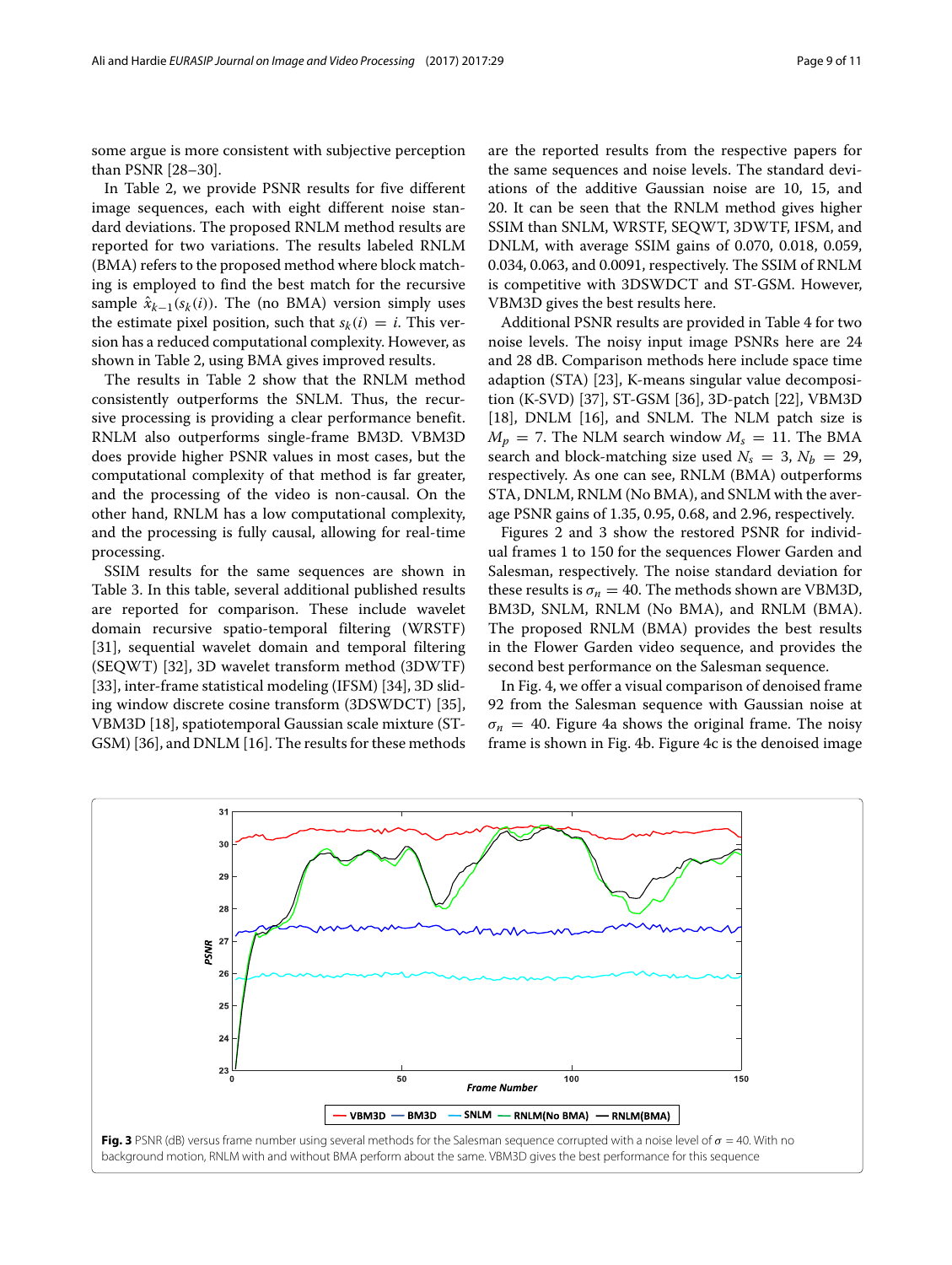**d** BM3D. **e** VBM3D. **f** RNLM (BMA). The RNLM method appears to preserve the background details better than the other methods

using SNLM. This method struggles to effectively handle the high levels of noise. However, with decreased σ*n*, it tends to exhibit much better subjective visual performance. Figure 4d is the BM3D denoised frame. While it successfully reduces the noise, here, it produces an oversmooth result and detail such as the mouth, eyes, and texture of the original frame is lost. Figure 4e shows the VBM3D denoised frame. This result does a good job with noise reduction and some detail preservation. However, it also tends to over-smooth texture in this image, such as the plant leaves. Finally, Fig. 4f shows the output of the proposed RNLM (BMA) algorithm. We believe that it

produces a visually pleasing result here, with a good balance of noise reduction and detail/texture preservation.

### **5 Conclusions**

In this paper, we have presented a new temporally recursive NLM algorithm for video denoising. The output of the new RNLM method is a weighted sum of pixels from the current noisy frame, and of a selected pixel from the prior processed frame. This type of recursive processing allows us to exploit temporal correlation with little additional computational cost, compared with a SNLM. We have explored two versions of the RNLM method here, RNLM (BMA) that uses BMA for motion compensation and RNLM (No BMA) that simply uses the previous pixel at the same location to be included in the weighted sum. The results also show that RNLM (BMA) consistently outperformed the RNLM (No BMA). The computational complexity of the RNLM (BMA) method is approximately the same as 3D-NLM with just two frames. Both versions of RNLM method consistently outperform SNLM. Furthermore, our results show that RNLM (BMA) is competitive with much more computationally complex algorithms, such as BM3D and VBM3D. We believe the proposed method offers a simple and practical video denoising solution, capable of balancing noise reduction and detail preservation. Because of its low computational cost, we believe it is well suited for real-time implementation.

#### **Acknowledgements**

The authors would like to thank Dr. Khaled Mohamed for his assistance in the initial coding and testing of the RNLM method.

#### **Funding**

This work was the result of an unfunded academic research project. The authors have no funding sources to declare.

#### **Availability of data and materials**

The video sequences used in this paper may be found in the following database: http://see.xidian.edu.cn/vipsl/database\_Video.html.

#### **Authors' contributions**

The two authors contributed equally to the presented research and writing of this paper. The authors have read and approved the final manuscript.

#### **Authors' information**

Redha Almahdi is a Ph.D. student in the department of Electrical and Computer Engineering at the University of Dayton. He received his MS degree in Electrical Engineering from the same department in 2016, and a Bachelor of Science in Computer Engineering from the College of Electronics Technology, Bani Walid, in 2012.

Russell C. Hardie is a Full Professor in Department of Electrical and Computer Engineering at the University of Dayton, and holds a joint appointment in the Department of Electro-Optics and Photonics. Dr. Hardie received the University of Dayton's top university-wide teaching award, the 2006 Alumni Award in Teaching, presented in the name of the Alumni Association. Along with several collaborators, Dr. Hardie received the Rudolf Kingslake Medal and Prize from SPIE in 1998 for work on image super-resolution algorithms. In 1999, he received the School of Engineering Award of Excellence in Teaching at the University of Dayton. Dr. Hardie's research interests include a wide range of topics in the area of image and video processing. His focus has been in the area of image restoration and enhancement.